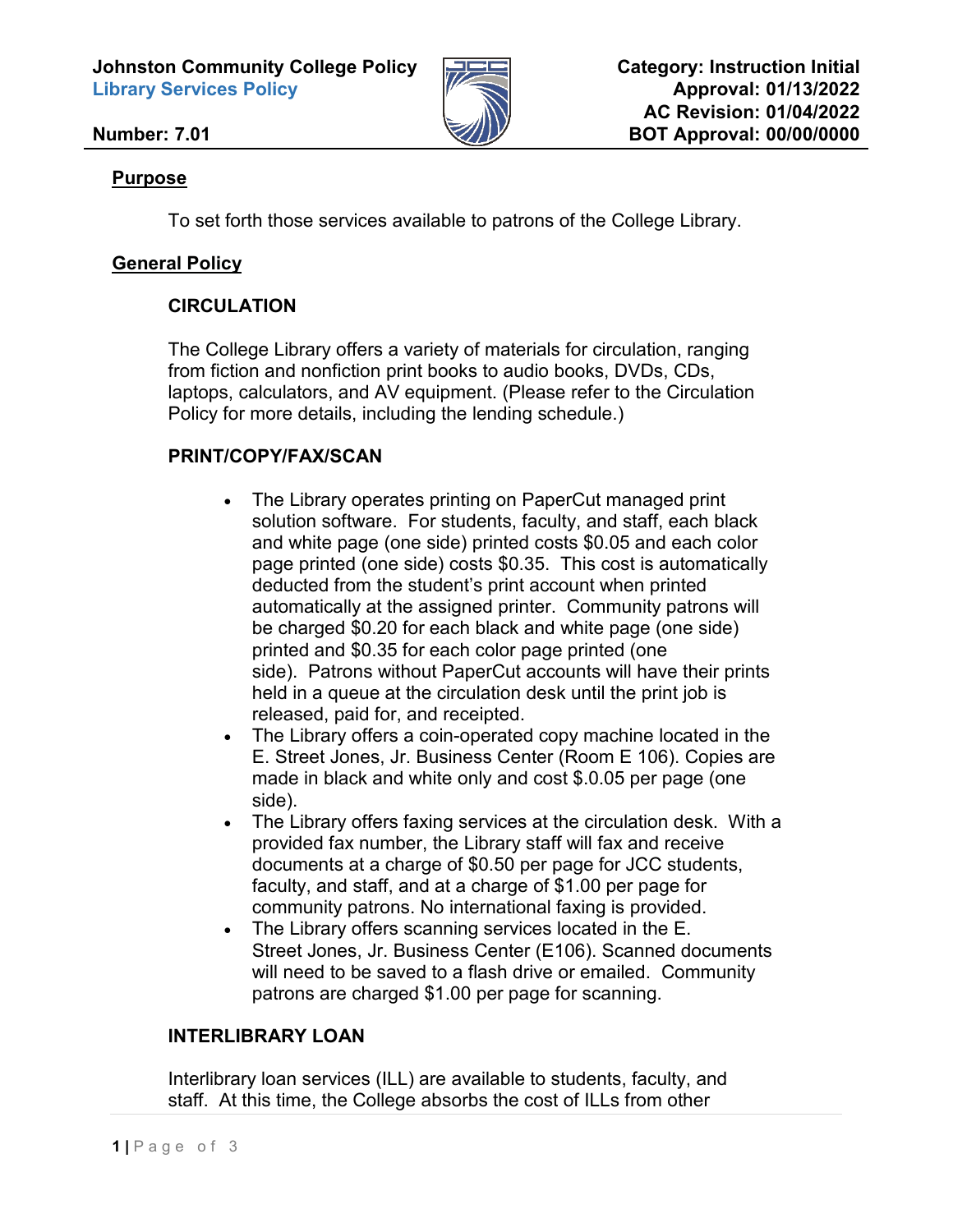community colleges within the North Carolina Community College System. Community patrons needing materials beyond those in the Library are referred to the Public Library of Johnston County and Smithfield.

- Interlibrary loan is performed when an item is held by a community college participating in the CCLINC consortium other than the Library. A hold is placed on a requested item with the patron's JCC ID number.
- The person in charge of ILLs will process all materials when they arrive and will notify the patron by phone, e-mail, or both that their requested material is available for pick up.
- If items are requested from the Library, the staff member in charge of ILLs processes the material and sends it to the requesting library.

# **INFORMATION LITERACY INSTRUCTION**

All information literacy instruction is performed by a librarian holding an ALA-accredited Master of Library Science or Master of Library and Information Science. Library instruction is offered in person and virtually.

- Each instructor is encouraged to schedule an instruction session designed specifically for their course assignment. Electronic resources are constantly changing, so instruction is needed frequently. Instruction can be scheduled by contacting a Library staff member or through the Library website.
- All students are encouraged to request individual assistance as needed. In order to provide additional assistance in utilizing Library resources, the Library has developed online tutorials featured on the JCC Library website.

# **OFF CAMPUS JCC LIBRARY SERVICES**

- All students have the same access to the Library. Students at offcampus instructional sites can apply for library cards and search the online catalog for materials to check out. The materials selected are delivered as requested to the off-campus instructional sites.
- Distance learning students and students at off-campus instructional sites can access the Library's electronic resources via the library web page both at off-campus instructional sites and remotely from home.